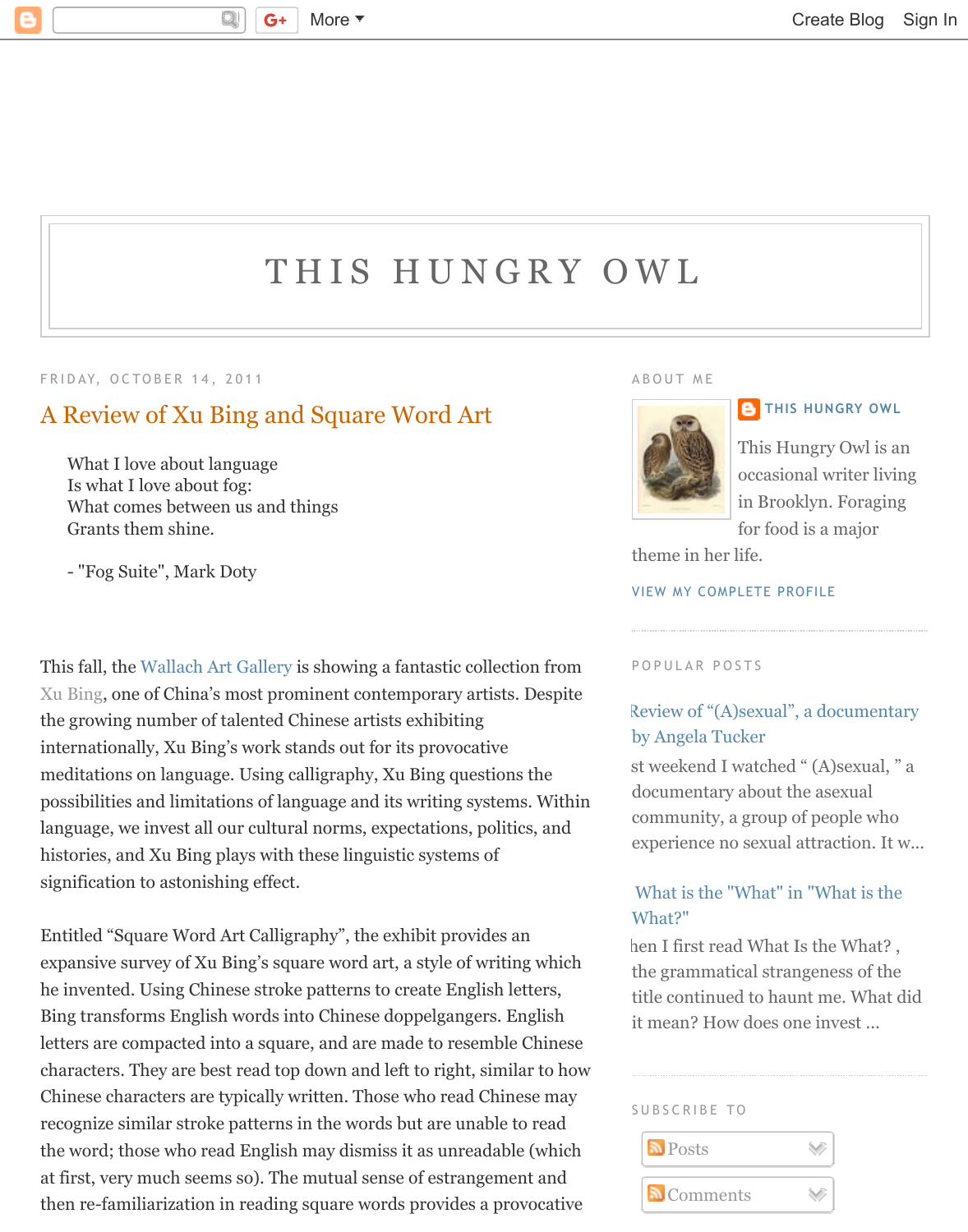M

In case you can't [see the English letters, here's my nifty](http://1.bp.blogspot.com/-jJykAuiNuAg/TpjJ4hOYGHI/AAAAAAAAE6w/Wx-b1lc9__o/s1600/xu%2Bbing.jpg) tracing of the words. (Hint: It's supposed to read, Square Word, Xu Bing.)



Square Word art [calligraphy is an artistic sleight of han](http://2.bp.blogspot.com/-fpH0dEkypo8/TpjGn_S8bAI/AAAAAAAAE50/LadDIFW-te8/s1600/Xu%2BBing%2Bword%2Bart.jpg)d. It is a play on not only linguistic, but cultural expectations. I went to an artist talk with Xu Bing several weeks ago, and he explained that when he paints square words, he is not sure if he is writing English or Chinese. He compared the process to that of an arranged marriage, except the spouses purposefully don't match. In contextualizing his work, Xu Bing was an unexpectedly thorough speaker, covering extensive ground from the Cultural Revolution, China in the 80s, the effect of Western art in China, the stunted art scene in cosmopolitan Chinese cities, and his time in New York with Ai Wei Wei.

Bing, a bit bookish with his wavy hair and round glasses, was born in Chongqing and lived in New York in the 90s. In 2008, he was appointed the vice president of the China Central Academy of Arts and is now based in Beijing. His first major work was "Book from the Sky" (天書), a mammoth compilation of books, scrolls, and paintings written in a Chinese looking script that Bing invented. The script was created to resemble Chinese characters, but was in fact devoid of any meaning. In creating a set of signifiers with no signified, the piece suggested that the Chinese government had evacuated all culture and meaning from society, leaving only a fictitiously legible memory of its past. The evacuation of meaning from textual characters implicated the use of the Chinese writing system as a source and medium of political power.

- ▼ October (5) Smart Links  $10/21/$ 
	- [A R](http://thishungryowl.blogspot.com/2012/)eview of Xu Bin [W](http://thishungryowl.blogspot.com/2011/)ord Art
	- [Truth to Pow](http://thishungryowl.blogspot.com/2011/11/)er

[S](javascript:void(0))[mart Lin](http://thishungryowl.blogspot.com/2011/10/)ks 10/7/11

[Learning languages](http://thishungryowl.blogspot.com/2011/10/this-awesome-hammock-boat-is-courtesy.html)

- ► [September \(12\)](http://thishungryowl.blogspot.com/2011/10/review-of-xu-bing-and-square-word-art.html)
- August  $(1)$
- $\text{July } (1)$
- March  $(3)$
- $\blacktriangleright$  2010 (4)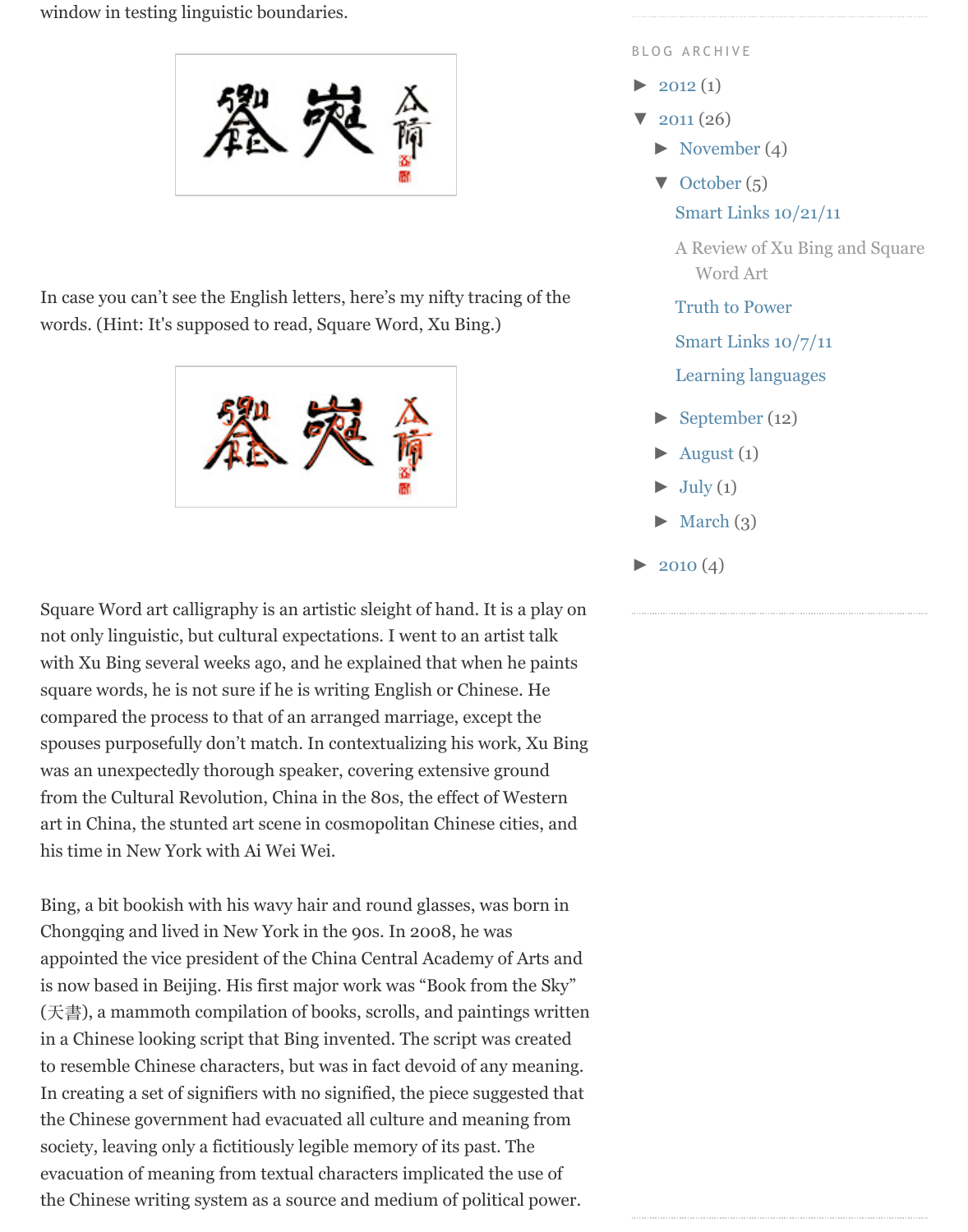

Over the years, Xu Bing has created a stunning portfolio of calligraphic and sculptural pieces. He is perhaps most well known for his square w[ord art, which the Wallach Art Gallery surveys extensively in this new](http://blog.art21.org/wp-content/uploads/2011/08/Book-from-the-sky.jpg) exhibit. The first gallery room is presented as a make shift tableau of a Chinese calligraphy room. There are low rosewood tables with rice paper booklets of calligraphy paper and tiny bottles of ink. Visitors are encouraged to sit down on the floor pillows or wooden seats in tracing Bing's square word calligraphy with a brushes and ink. At the front, there is a blackboard with Bing's alphabet written in chalk, next to an American flag. The television that's on plays an educational video of how to write calligraphy, in which the woman's emotionless voice serves as a sad substitute for a live teacher.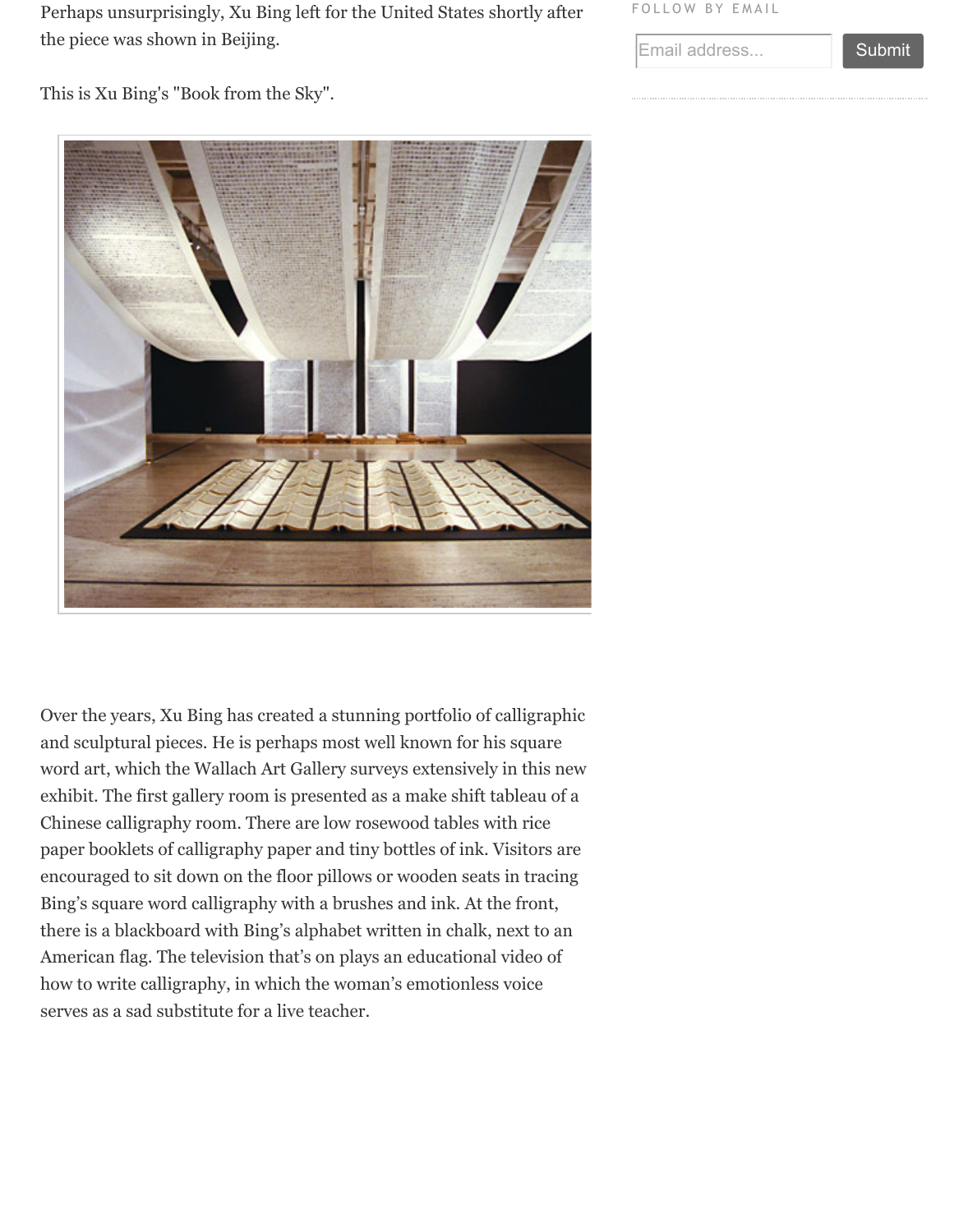

Past the initial cl[assroom setting, the visitor is invited t](http://3.bp.blogspot.com/-uK5EEHm5ec8/TpjHaUDTKRI/AAAAAAAAE6A/q6faF1eO4Uw/s1600/P1090919.JPG)o read Xu Bing's square word art as best they can. In the neighboring space, expansive paintings hang over the walls, and it becomes clear how easily it is to see these words as Chinese writings. Xu Bing noted during the artist talk that he noticed how children seem to have the easiest time reading the words. He attributes this to the fact that as people grow older, they become entrenched in fixed notions of culture, ethnicity, and language, and it becomes increasingly difficult to see the world in a new way. This ability to see past typical, if not stereotypical, markers of culture and language is one which the Australian government assesses, as they recently contacted Xu Bing on using some of his work in an IQ test. And a first glimpse at his square word calligraphy is indeed an exercise in expanding one's cultural expectations of legibility. The visual similarity to Chinese can be jarring for the English speaker, but the moment of semantic understanding is one of victory and enchantment. Reading the words is like reading a puzzle; it can be equally frustrating and rewarding, but it is a lovely bewilderment.



Here's Xu Bing's ["alphabetic" guide to writing square w](http://2.bp.blogspot.com/-VKvcOFis0jw/TpjH0ax-DKI/AAAAAAAAE6M/otkqAYrOphY/s1600/P1090908.JPG)ords.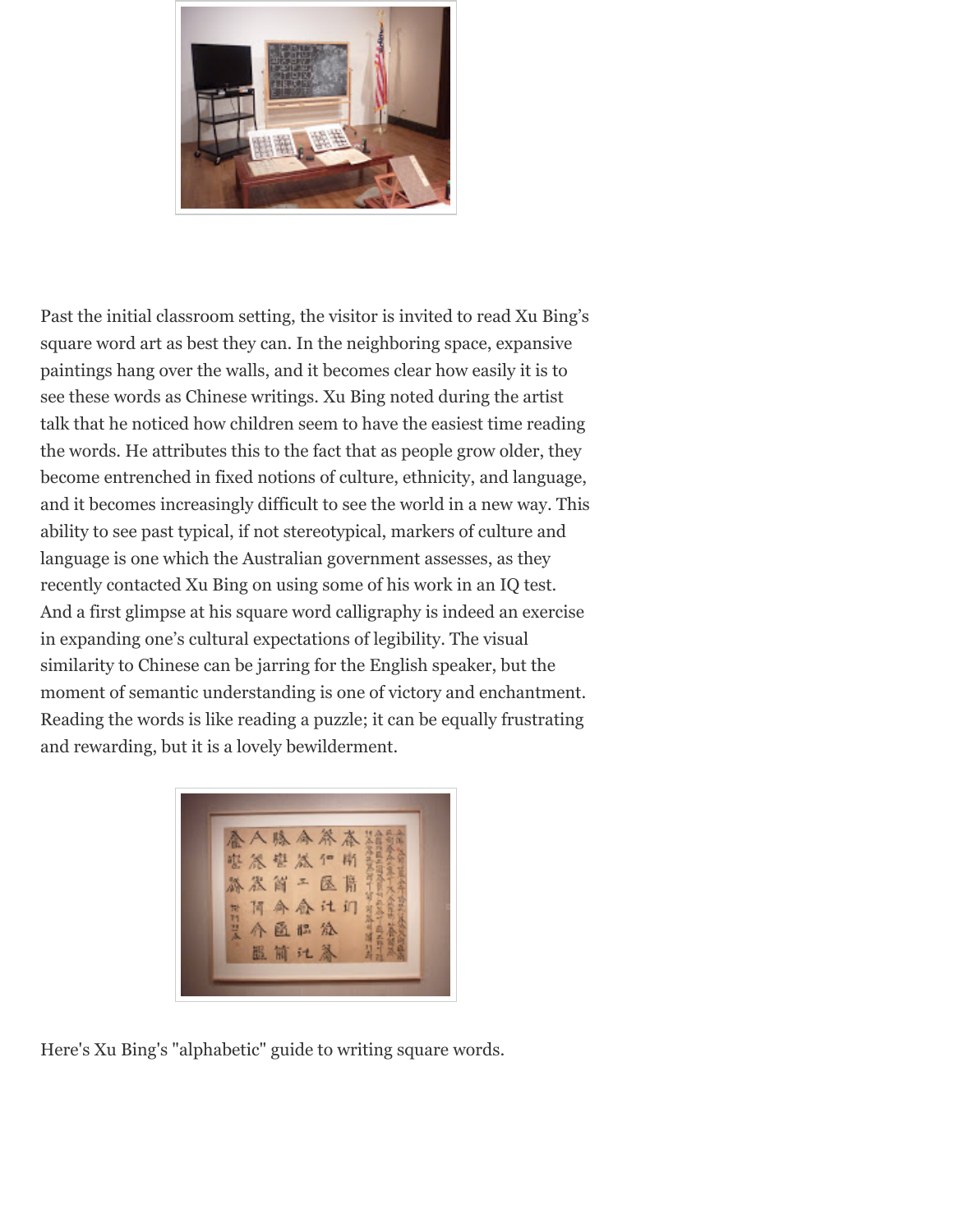

Although Xu Bings m[anipulates linguistic expecta](http://2.bp.blogspot.com/-KDMVTfuBoV8/TpjNbyBkyzI/AAAAAAAAE7g/XHMo7X-TbRQ/s1600/P1090931.JPG)tions, and indeed situates Chinese/English as an antithesis, it is important to remember that it would be inaccurate to understand Chinese and English as completely opposite forms of writing. The myth that Chinese is an ideographic system of writing is one imagined by early European travelers and repeatedly perpetuated by modern writers. Although Chinese did indeed originate from pictographs, don't let the few remaining characters that vaguely resemble images (sun $\boxminus$ , moon $\boxminus$ , forest林) fool you! The vast majority of modern Chinese characters don't resemble anything in particular. In fact, Chinese is in fact a phonetic system of writing, and if you ever had the chance to ask the prominent linguist John DeFrancis, he would say that there was never such a thing as an ideographic language. Moreover, the irony in square words is the fact that in the digital age, Chinese is an increasingly Romanized language through pin yin. Chinese is, like all others, an evolving language.

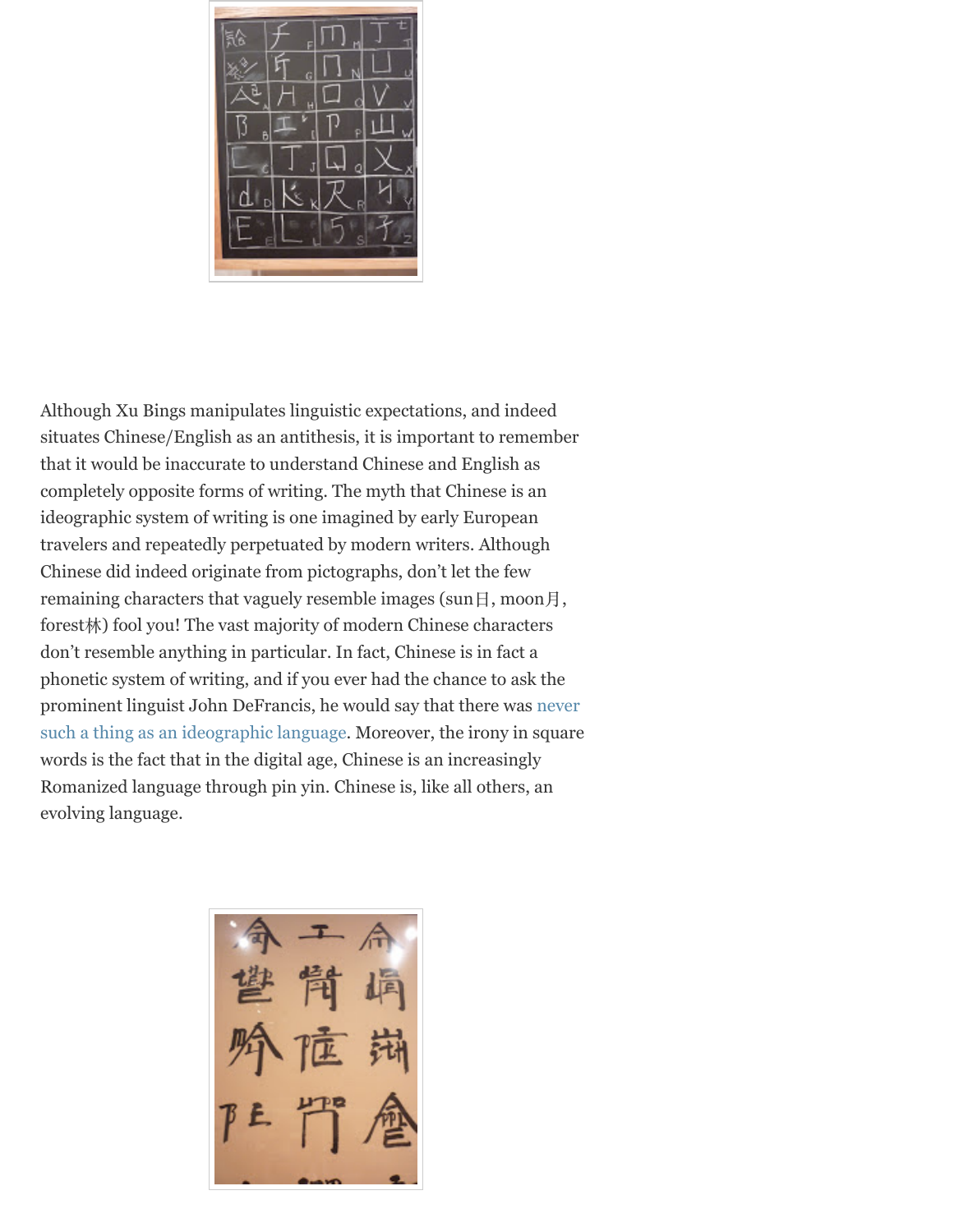

And here's an ex[ample of how Xu Bing transformed th](http://1.bp.blogspot.com/-I4KTWwwoJ3U/TpjOUqXAu2I/AAAAAAAAE7s/avjgc9G3aLU/s1600/P1090913.JPG)e letters y and z into a Chinese version.



The sense of satisfact[ion in reading the square wor](http://4.bp.blogspot.com/-n1lTtlVLnFw/TpjPZEP9glI/AAAAAAAAE74/QNT10Haw-9Q/s1600/P1090928.JPG)ds arises, in part, from the stereotype of inscrutable Chinese symbols. For those who cannot read Chinese, the moment of legibility is one of conquering the sur*faces* of un-readability. In juxtaposing English and Chinese, Xu Bing ostensibly creates, as mentioned earlier, a "marriage of opposites", as English is commonly portrayed as an alphabetic writing system, whereas Chinese is described as an ideographic system of symbols. The over-romanticized distance between English and Chinese is an incredibly overworked binary, but the idea seductively persists. The luscious strokes of Chinese calligraphy are a compelling visual departure from the careful print of English letters. The square words, in their masked legibility, suddenly become readable, as if Chinese has somehow just dropped its maddening shroud of inscrutability.

But what, or who, are we reading in these square words?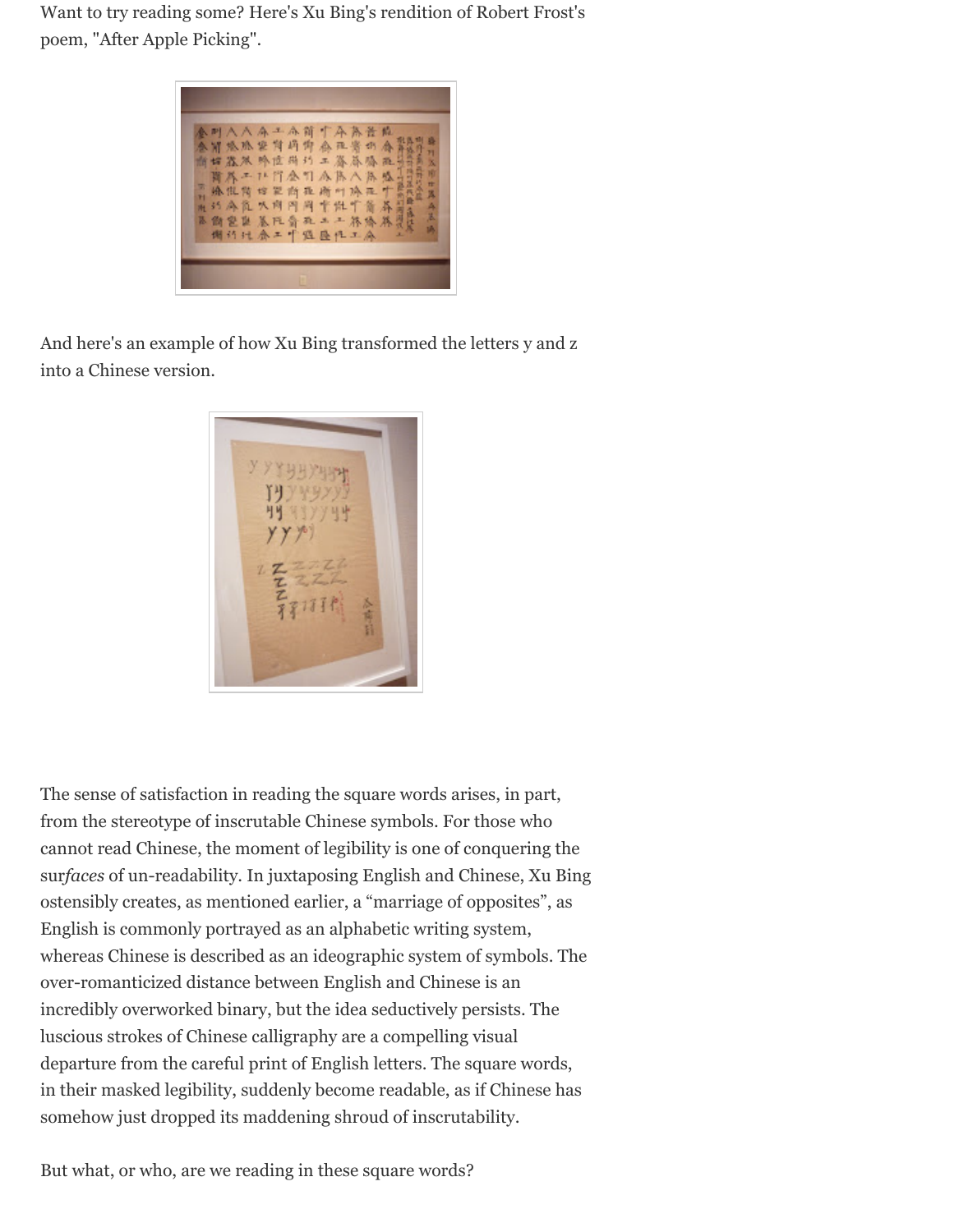reductively cast as an east meets west moment, in which his art is seen to function as some kind of cultural broker. But it is definitely more than just a bland blend of languages. As an aesthetic play on Chinese and English words, these square words implicate more than language, but ethnicity itself, as one's native language always implicates one's ethnicity. The simultaneity of his work as part Chinese and part English points towards the familiar yet uneasy tension that many Asian Americans may be familiar with – that unsettling feeling that we are read first as ethnic others, and not ourselves.

The square words, despite all their quixotic romance, are not a reflection of some happy hybrid in the Western world. Instead, they are meant to alienate readers in their seemingly impossible legibility. After all, language is an alienating experience. It is one of the most common boundaries between *us* and *them*. This is perhaps the most obvious takeaway from the gallery. For English speakers, the rooms full of Chinese looking script are beautiful yet unreadable; for Chinese speakers, the words are familiar and yet meaningless. The sense of estrangement in reading the square words is not unlike the sense of estrangement in learning, seeing, or hearing a new language. However, square words, despite all their Chinese trappings, are clearly English words, and this important aspect suggests an act of deception. The words are copy cats, although it is unclear if they are mimicking English or Chinese. Are they English words masquerading as Chinese, or vice versa?



In considering Xu Bing's square words in this way, we see how writing systems quickly t[ake on the loaded baggage of ethnic e](http://2.bp.blogspot.com/-wuAXqbRDrCM/TpjMSQDakyI/AAAAAAAAE7U/NLs6P08npXM/s1600/P1090930.JPG)ncounters. The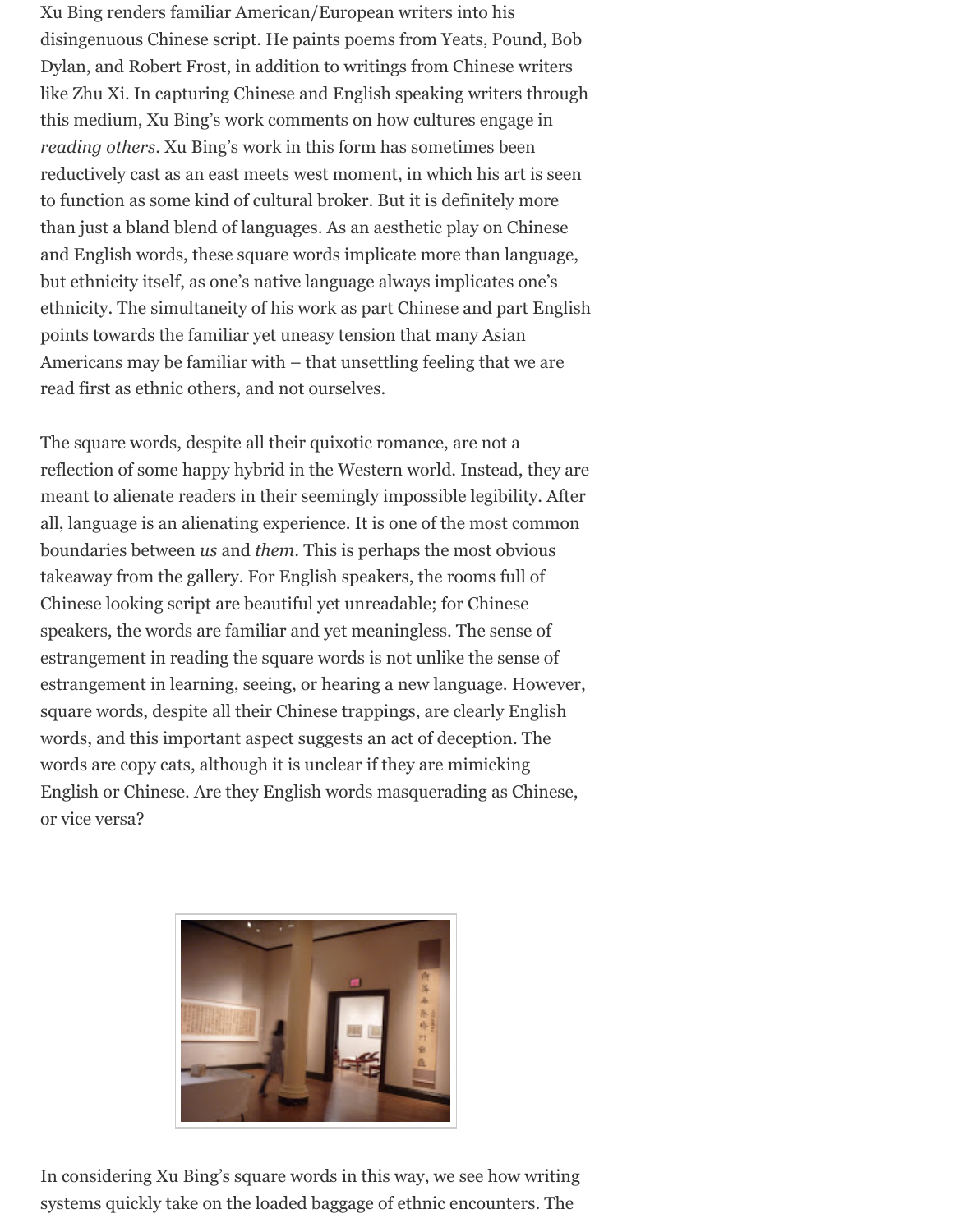play on linguistics is a play on cultural expectations, of being mis-read as some other. I bring this up because the square words remind me in many ways of recurring issues affecting Chinese Americans and Asian Americans. For Chinese Americans, as in often seen in other ethnic groups in Western societies, fidelity to one's "original" ethnicity (or ancestry) often functions as a litmus test for how authentically ethnic one is. Yet they are often caught in a double bind: they are either not Chinese enough (*twinkie, banana, sell out*) or they are too Chinese (*ESL kid, perpetual foreigner*). In both cases, Chinese Americans must mimic Chinese or American sensibilities and play their parts convincingly in order to successfully inhabit both cultures. Otherwise, they run the risk of becoming illegible altogether in failing to be recognized by their Chinese or American communities.

Like the square words, Chinese Americans are semantically trapped between cultures. The term, Chinese American, refers to geographical boundaries, even though the generations of kids following the ongoing waves of Chinese immigration may have never been to China or Asia. With the fall of Orientalist studies, ethnic studies became regional studies, but the seemingly innocuous ethnic qualifier via geography carried with it its own set of issues – namely, that the very term/category of Chinese American imposes an obligation to live up to that name, a dilemma which speaks to the heart of why bi-cultural Americans often feel so conflicted in their identities. This (sometimes) hyphenated term, Chinese American, demands that those who categorically fall in its camp must demonstrate and mimic ethnicity precisely because of this semantic, geographic tie. The square words, like hyphenated terms within identity politics, demonstrate a kind of purgatorial space, a stressed connection that seeks to sustain tenuous links to an ancestral place and the current situation. This underlying tension, the subtle demand that hyphenated Americans perform their ethnicity, points towards one last thought: that Chinese Americans, in failing to fully occupy their "Chinese-ness", are always copies of the original Chinese person in China, that the Chinese who are born abroad are mere look a-likes and never the real thing.

Xu Bing was born and raised in China, yet his work speaks to many issues propelling ethnic studies. He animates the tension between cultures, languages, and semantic signifiers to beautiful effect, radically transforming the form of a language to the contours of another. In seeing Xu Bing's work, it becomes clear how the grammatical *you* and *I* are literally built into language.

Language is an opening; it is a barrier. It is a far off place; it is home. In these beautifully disingenuous square words, we see phantoms of the